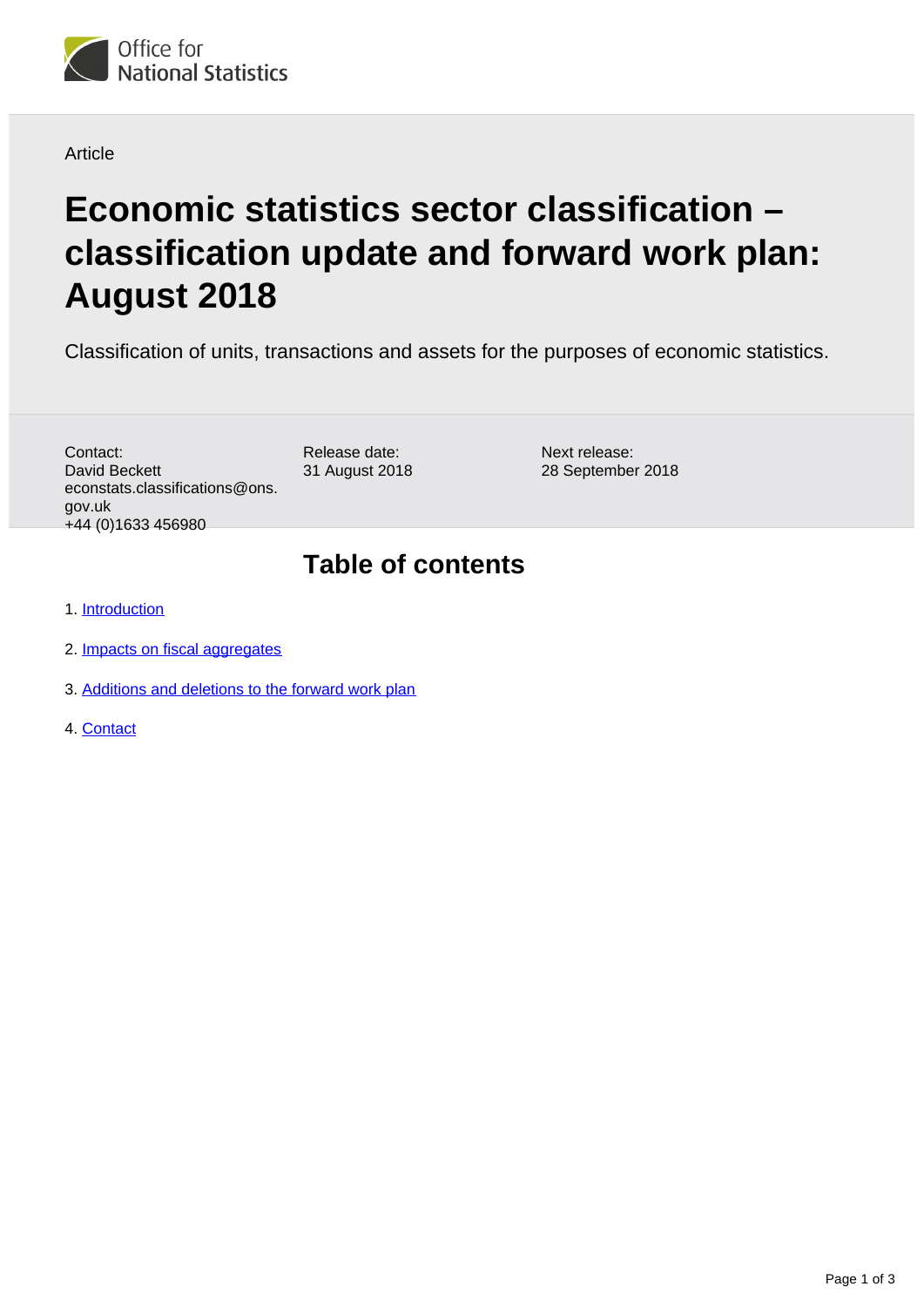## <span id="page-1-0"></span>**1 . Introduction**

Our economic statistics are produced in accordance with international rules and guidance. Central to this are the legally binding rules set forth in the European System of Accounts 2010: ESA 2010 and accompanying Manual on Government Deficit and Debt (MGDD). These include rules on classifying statistical units (organisations or bodies) and the transactions they engage in. A summary of these, and our approach to their application, can be found on our [economic statistics classification page.](https://www.ons.gov.uk/methodology/classificationsandstandards/economicstatisticsclassifications)

The [forward work plan \(XLS. 2.1MB\)](https://ons.gov.uk/file?uri=/methodology/classificationsandstandards/economicstatisticsclassifications/introductiontoeconomicstatisticsclassifications/augustfwp.xls) sets out the units and transactions that we expect to assess and classify in the coming 12 to 18 months. There is high demand for classification assessments and at any one time we progress a number of active cases, with new cases often arising. These include confidential assessments of government and devolved administration policy proposals (as explained in our [classification process\)](https://www.ons.gov.uk/methodology/classificationsandstandards/economicstatisticsclassifications/ukeconomicstatisticssectorandtransactionclassificationstheclassificationprocess); we do not announce or discuss such policy proposal assessments as a matter of course in order to afford policymakers the space to develop policy. At such a time that a policy is implemented we will publish a classification decision.

As such, the forward work plan does not cover all cases that will arise over the coming 12 to 18 months; furthermore, minor cases (with smaller statistical and policy impacts) will be assessed as resources allow. The cases scheduled in this article have been prioritised due to:

- the significant impact they will have on important statistics (an impact of at least £1 billion on the government deficit or £10 billion on government debt)
- their importance to public policy
- their priority for Eurostat

### <span id="page-1-1"></span>**2 . Impacts on fiscal aggregates**

Approximate potential impacts on fiscal aggregates are given. The fiscal aggregates are:

- public sector net borrowing and public sector net debt for the UK
- general government consolidated gross debt and general government net borrowing for European measures

The impact described would occur only if an organisation's classification status changes from public to private sector (or the other way around), or if a new organisation is classified to the public sector. Transactional classifications can also impact the fiscal aggregates.

For indicative impacts on fiscal aggregates the following definitions are used:

- small: less than £100 million change
- medium: between £100 million and £1 billion change
- large: more than £1 billion change